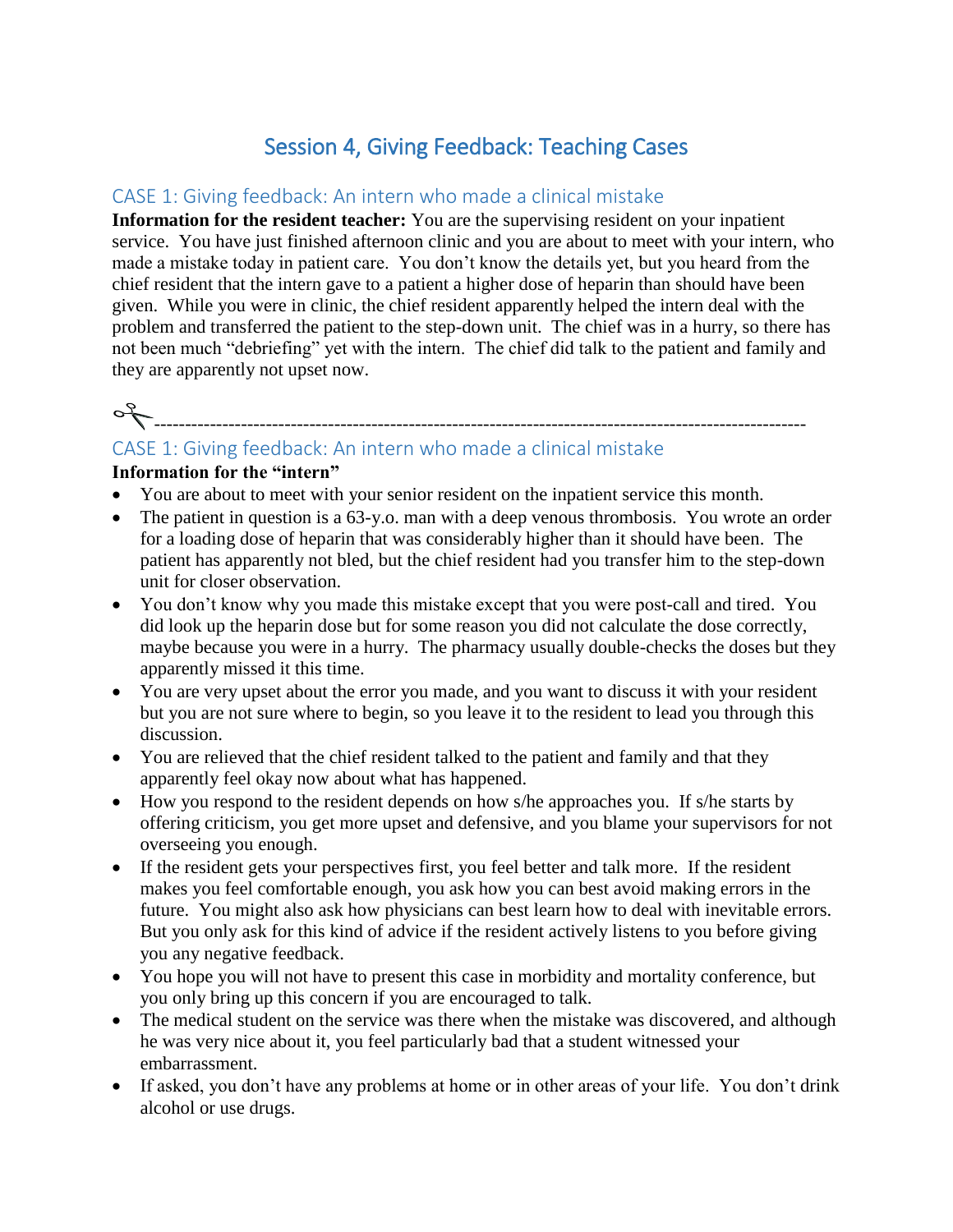### CASE 2: A medical student with knowledge and attitude problems

### **Information for the resident teacher**

You are the supervising resident on your department's inpatient service. You have two medical students on the service right now, a third-year and a fourth-year. The fourth-year is doing great, but the third-year (Chris) is having some problems. Chris works hard but has a poor medical knowledge base. You are worried by Chris' medical knowledge because Chris never seems to know the answers to questions posed on rounds or during daily patient care. In fact, you wonder if Chris is going to fail the National Board of Medical Examiners subject exam, scheduled in a few weeks. Chris is also a bit overconfident and sometimes makes clinical decisions without getting adequate supervision. Your intern thinks Chris is opinionated and headstrong. So you have asked this student to have a chat with you.

---------------------------------------------------------------------------------------------------------

### CASE 2: A medical student with knowledge and attitude problems

#### **Information for "Chris", the student**

- You are halfway through your inpatient rotation in this resident's specialty, which is your first clinical rotation.
- Your resident has asked to meet with you today. You think it might have to do with your performance during rounds. You never seem to be able to produce the right answers to clinical questions the way the fourth-year student does.
- But you still hope to do well on the rotation. You hope to get good evaluations from the residents, since you work very hard.
- You are not an especially outgoing person, and you don't volunteer much information unless the resident really encourages you and listens attentively.
- How you respond to the resident depends on how s/he approaches you. If s/he starts by offering criticism, you become somewhat defensive, and you start to blame the residents for not teaching you enough.
- If the resident gets your perspectives first, you behave much more reasonably. If the resident makes you feel comfortable enough, you even bring up some of the academic difficulties you've had in the past: you failed gross anatomy as a first-year student, and then last year you failed microbiology too. You were counseled by the dean of student affairs and you saw a learning specialist. But you only mention these things if the resident actively listens to you before giving you any negative feedback.
- If asked, you don't have any problems at home or in other areas of your life. You don't drink alcohol or use drugs.
- If asked, you only spend about an hour or so reading each week. You know the other students spend more time studying, but you don't seem to be able to find time to do that yourself. You are working several hours a week as a management consultant (a business you ran full-time before medical school) and it takes up a lot of time you could otherwise spend studying.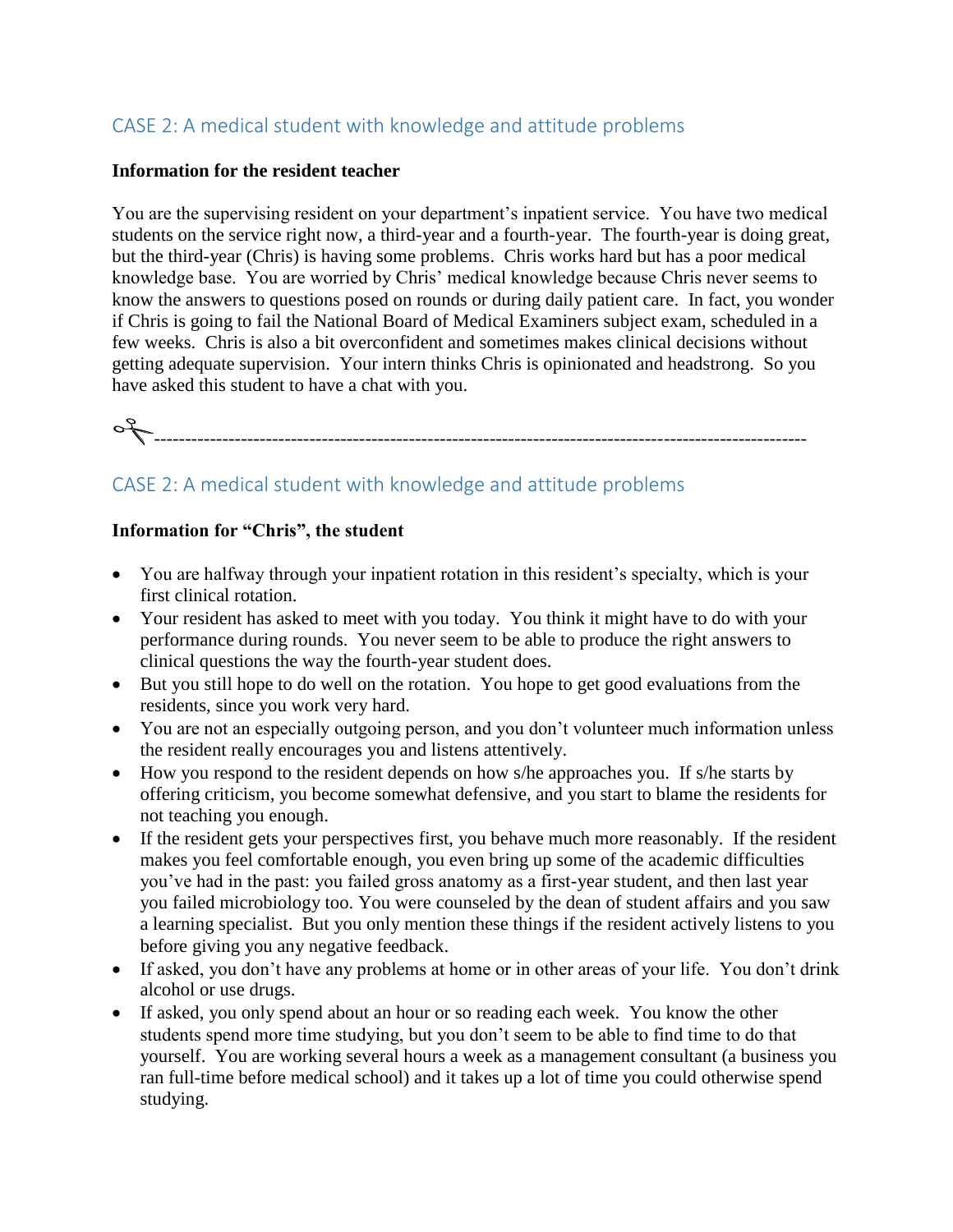# Checklist for Giving Feedback on Teaching Cases: Giving Feedback

### The "INSIGHT" approach to feedback

### **Inquiry:**

- 1. Did the resident teacher solicit your concerns and questions *early in the session* and thoroughly, encouraging you to bring up problems you've been having?
	- \_\_\_\_\_No \_\_\_\_\_Somewhat \_\_\_\_\_Yes
- 2. Did the resident teacher listen to you and look at you without interrupting or dominating the discussion?

\_\_\_\_\_No \_\_\_\_\_Somewhat \_\_\_\_\_Yes

### **Needs:**

3. Did s/he ask you what you need (including having you define your own learning needs and ways you would like to address them, if appropriate)?

\_\_\_\_\_No \_\_\_\_\_Somewhat \_\_\_\_\_Yes

#### **Specific feedback:**

4. Did s/he provide specific positive feedback that showed what you're doing right?

\_\_\_\_\_No \_\_\_\_\_Somewhat \_\_\_\_\_Yes

5. Did s/he provide corrective feedback that showed what you need to change?

\_\_\_\_\_No \_\_\_\_\_Somewhat \_\_\_\_\_Yes

6. Did s/he offer suggestions for improvement?

No Somewhat Test

#### **Interchange:**

7. Did s/he prioritize goals for you, helping you understand what your most important priorities should be right now?

\_\_\_\_\_No \_\_\_\_\_Somewhat \_\_\_\_\_Yes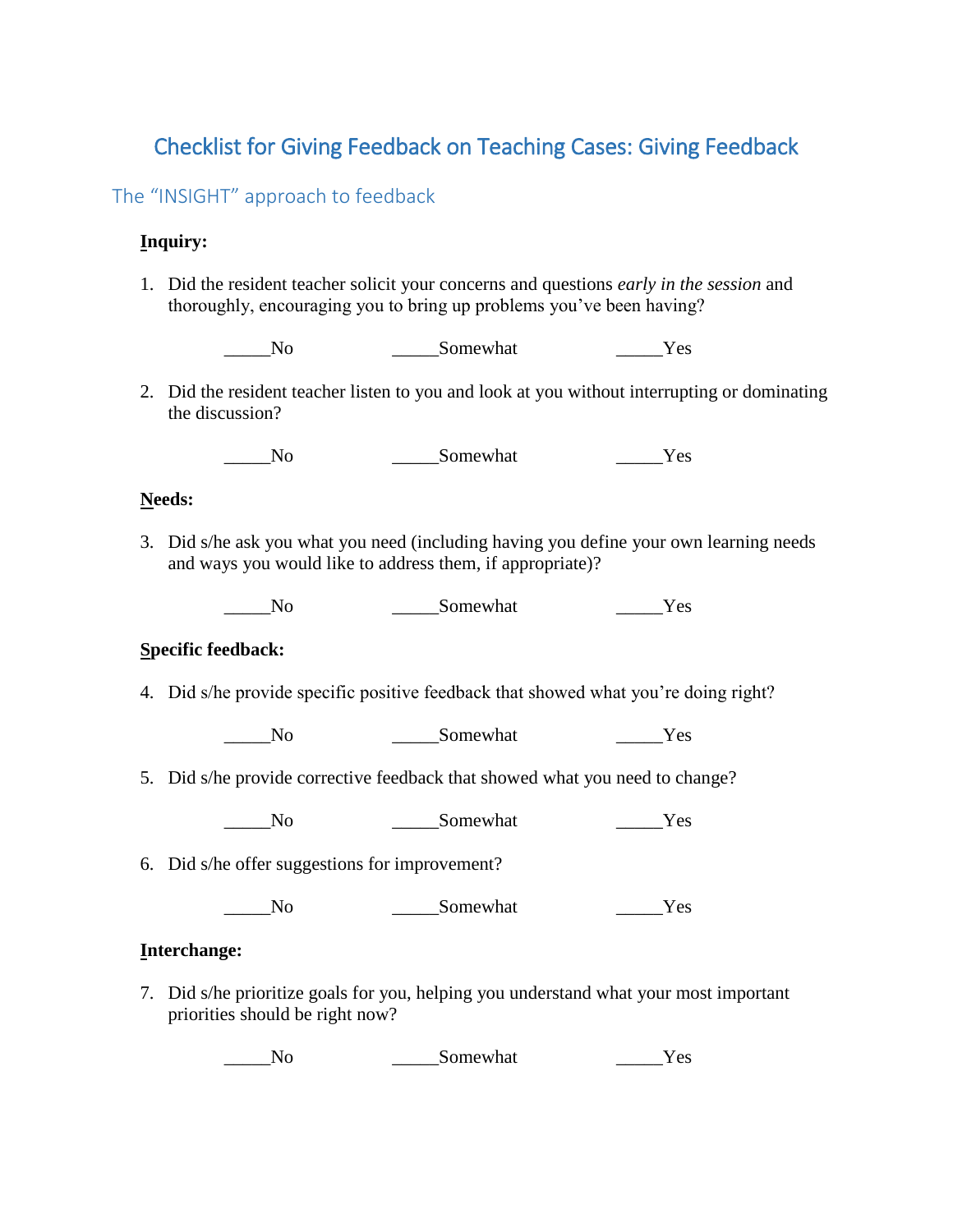### **Goals:**

- 8. Did the resident teacher state the goals of this discussion, and discuss what your future goals should be?
- \_\_\_\_\_No \_\_\_\_\_Somewhat \_\_\_\_\_Yes **Help:** 9. If appropriate, did the resident mention anyone else you should talk to (e.g., a chief resident or attending physician, or a learning specialist at your institution)? No Communication Communication Communication Not applicable **Timing of follow-up session:** 10. Did s/he arrange for a follow-up discussion with you? \_\_\_\_\_No \_\_\_\_\_Somewhat \_\_\_\_\_Yes Other teaching skills 11. Did the resident treat you with respect, sit down with you, and use your name? \_\_\_\_\_No \_\_\_\_\_Somewhat \_\_\_\_\_Yes 12. Was the session paced well without dragging out or seeming rushed? \_\_\_\_\_No \_\_\_\_\_Somewhat \_\_\_\_\_Yes 13. Did your resident explicitly encourage further learning (either clinical learning, or personal learning about how to handle errors in medicine, as appropriate)? No Somewhat Yes 14. If your problem was a learning problem, did your resident encourage outside reading and discuss texts, articles, computer aids, consultants, or other learning resources? No Not applicable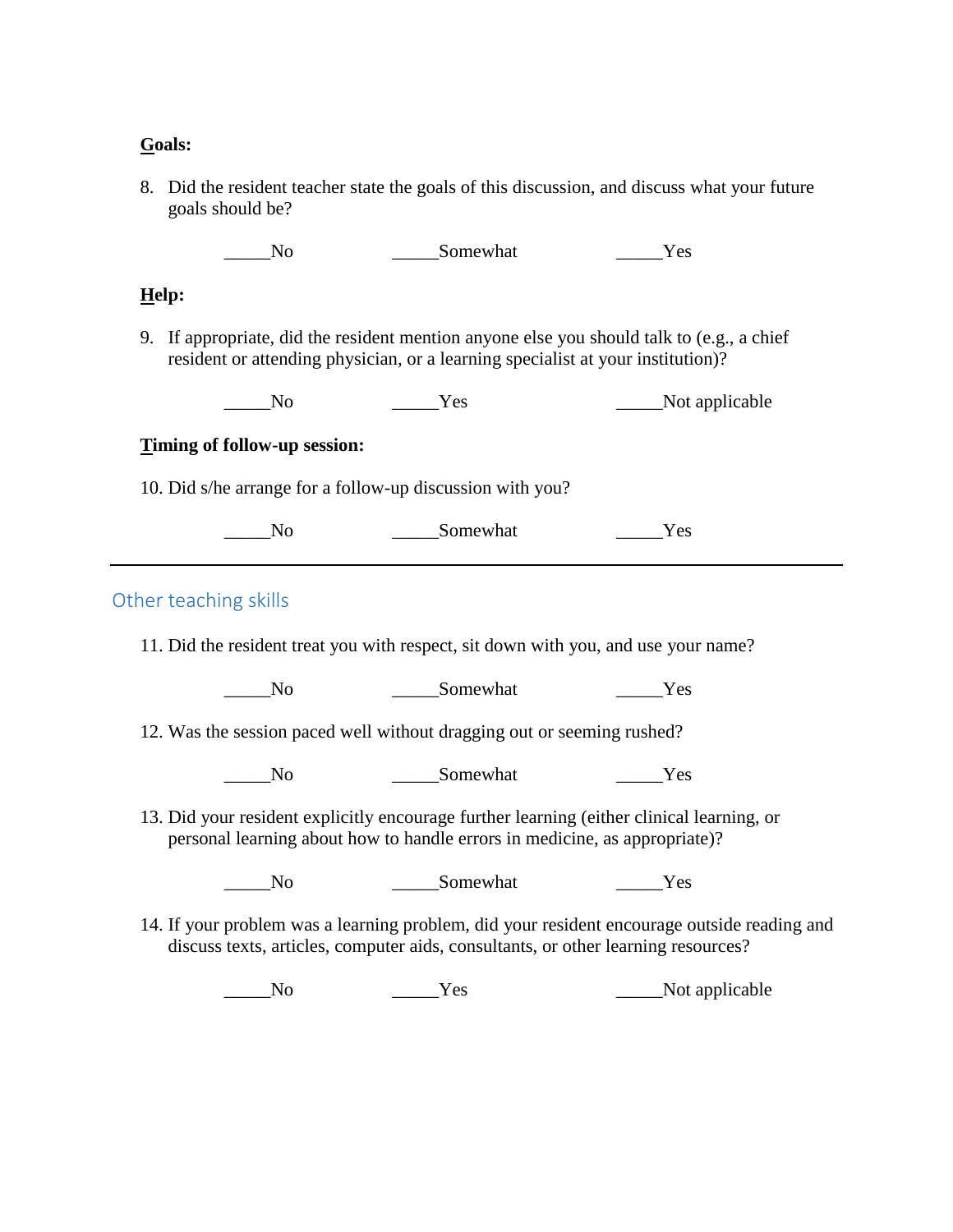